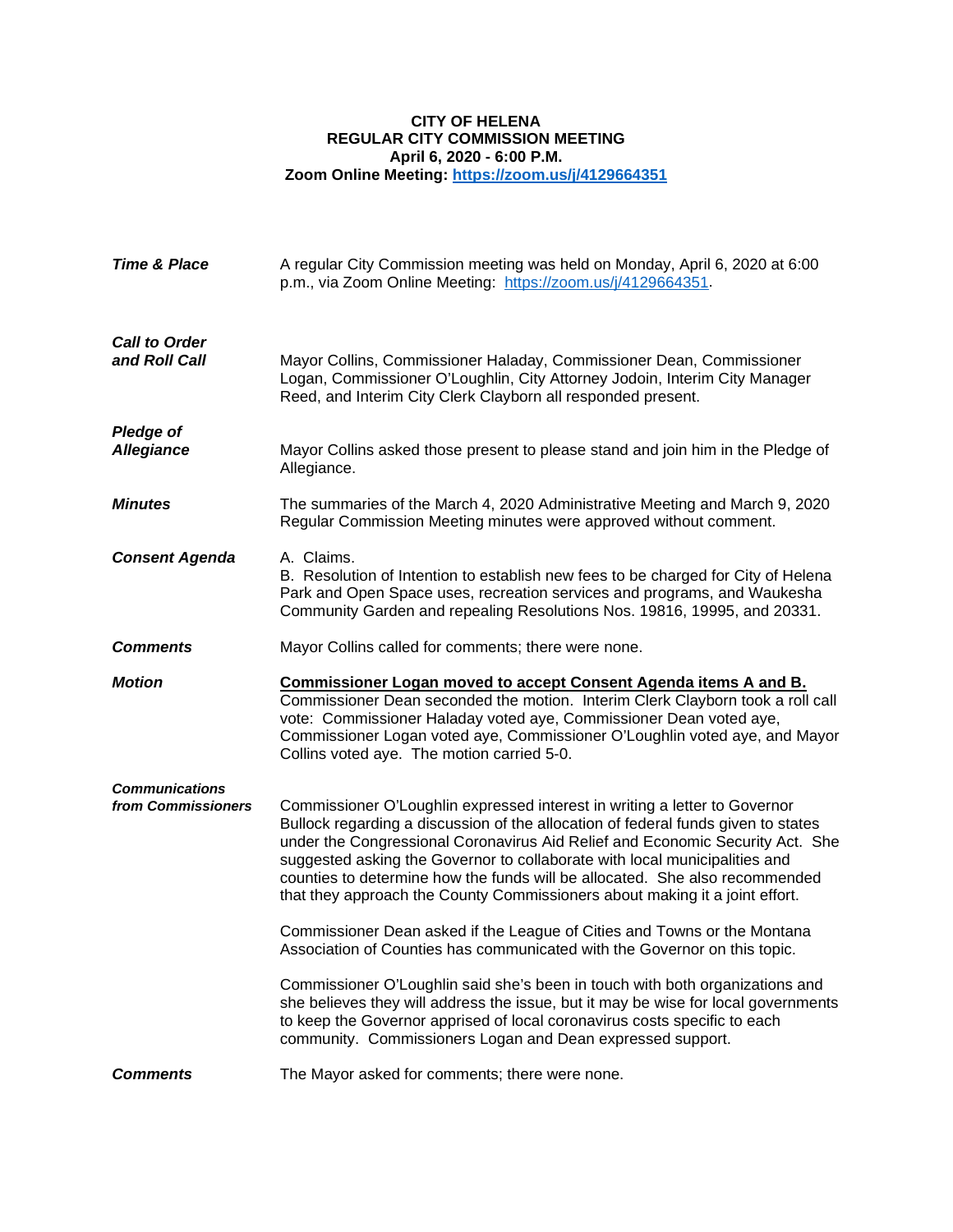| <b>Report of the</b><br><b>City Attorney</b> | City Attorney Jodoin updated the Commission on the discrimination lawsuit filed<br>against the City by the Montana Independent Living Project (MILP) in 2015<br>regarding the City's paratransit policy. MILP voluntarily withdrew that<br>discrimination complaint but filed a retaliation complaint for the City's alleged<br>reranking of TransAde grant applications. The HRB issued a no-cause finding,<br>and MILP appealed to District Court, which determined that as an organization,<br>MILP didn't have standing to bring a retaliation claim. MILP recently asked for<br>supervisory control to the state Supreme Court. Mr. Jodoin anticipates that the<br>court will want a response from the City, although it's not clear that one is<br>needed. Murry Warhank of Jackson, Murdo, and Grant is representing the City. |
|----------------------------------------------|---------------------------------------------------------------------------------------------------------------------------------------------------------------------------------------------------------------------------------------------------------------------------------------------------------------------------------------------------------------------------------------------------------------------------------------------------------------------------------------------------------------------------------------------------------------------------------------------------------------------------------------------------------------------------------------------------------------------------------------------------------------------------------------------------------------------------------------|
| <b>Discussion</b>                            | Commissioner Haladay asked if this is on a motion to dismiss for lack of<br>standing. Mr. Jodoin confirmed it is.                                                                                                                                                                                                                                                                                                                                                                                                                                                                                                                                                                                                                                                                                                                     |
|                                              | Commissioner Logan asked Mr. Jodoin to briefly explain the Writ of Supervisory<br>Control. Mr. Jodoin explained that it asks the state Supreme Court to take over<br>review of the case now, rather than waiting for a decision from the District Court<br>and then an appeal. The City will make the argument that this isn't the correct<br>procedure, since the retaliation claim can not be made by an organization.                                                                                                                                                                                                                                                                                                                                                                                                              |
|                                              | There were no further comments. Mr. Jodoin continued.                                                                                                                                                                                                                                                                                                                                                                                                                                                                                                                                                                                                                                                                                                                                                                                 |
|                                              | The City was served with a complaint and a temporary restraining order from the<br>attorney representing the property owners near the Beattie Street trailhead. The<br>Clerk of District Court had not received an order from a judge, so the project<br>moved ahead. Mr. Jodoin described the work performed so far. He retained the<br>services of John Tietz of Browning, Kaleczyc, Berry, and Hoven to assist. It's<br>possible that the damage the plaintiff's are trying to stop is already done.                                                                                                                                                                                                                                                                                                                               |
|                                              | The Mayor asked for questions or comments; there were none.                                                                                                                                                                                                                                                                                                                                                                                                                                                                                                                                                                                                                                                                                                                                                                           |
| <b>Litigation Strategy</b>                   | City Attorney Jodoin stated there was nothing to report.                                                                                                                                                                                                                                                                                                                                                                                                                                                                                                                                                                                                                                                                                                                                                                              |
| <b>Report of the City</b><br><b>Manager</b>  | Interim City Manager Reed reported that the City is continuing to provide<br>essential services while safeguarding employees and the public. She thanked<br>city employees and the public for coming together at this time. The City will<br>continue to post updates and changes to services on the website to ensure that<br>residents are informed. She urged everyone to check regularly for updates.                                                                                                                                                                                                                                                                                                                                                                                                                             |
|                                              | The City is continuing to coordinate with the County, including DES and the<br>Health Department. There are concerns regarding people gathering in groups at<br>some of the local parks, particularly the dog and skate parks, and the tennis<br>courts. They're asking people to continue following social distancing guidelines.                                                                                                                                                                                                                                                                                                                                                                                                                                                                                                    |
|                                              | The Bill Roberts municipal golf course will be re-opening on April 7 <sup>th</sup> , after<br>measures were taken to ensure that golfers and staff will be safe.                                                                                                                                                                                                                                                                                                                                                                                                                                                                                                                                                                                                                                                                      |
|                                              | There will be a joint meeting on April 7 <sup>th</sup> with the County Commission that will<br>include updates from the County Department of Emergency Services Coordinator<br>Reese Martin and the County Health Officer Drenda Niemann.                                                                                                                                                                                                                                                                                                                                                                                                                                                                                                                                                                                             |
| Discussion                                   | Commissioner Dean asked if other municipalities around the state have closed<br>their parks. Manager Reed confirmed they have, especially the larger cities.                                                                                                                                                                                                                                                                                                                                                                                                                                                                                                                                                                                                                                                                          |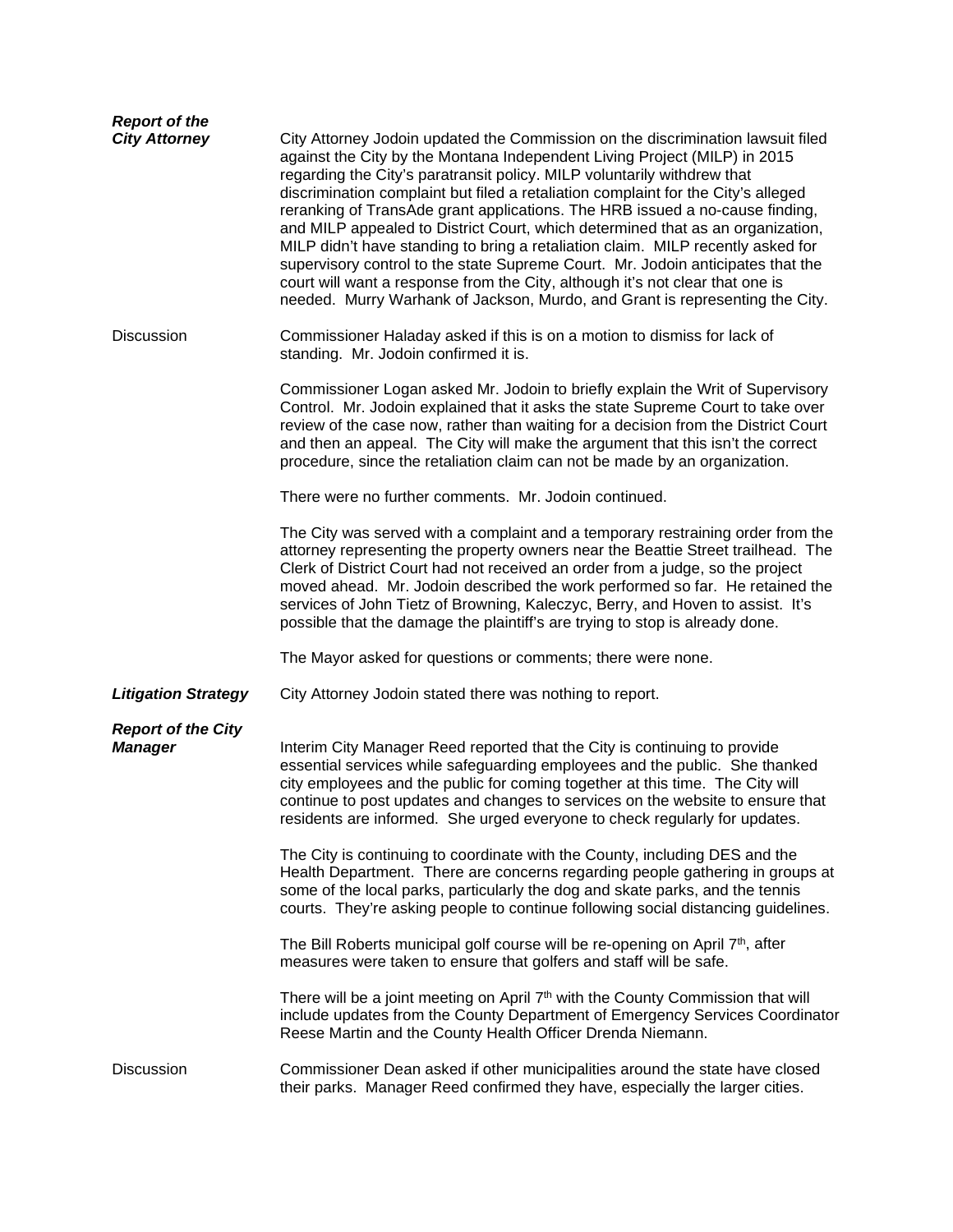The Mayor asked for comments.

Commissioner Logan thanked Interim Manager Reed for her professionalism and for the efforts of city workers to maintain services.

*Regular Items* A. [CONSIDER A RESOLUTION AMENDING RESOLUTIONS OF INTENTION](https://helena.novusagenda.com/agendapublic/CoverSheet.aspx?ItemID=4548&MeetingID=298)  [NOS. 19911 AND 20340 TO DEFER THE DEDICATION AND TRANSFER OF](https://helena.novusagenda.com/agendapublic/CoverSheet.aspx?ItemID=4548&MeetingID=298)  [THE FIRE STATION LOT TO A LATER PHASE OF THE CROSSROADS](https://helena.novusagenda.com/agendapublic/CoverSheet.aspx?ItemID=4548&MeetingID=298)  [AMENDMENT AT MOUNTAIN VIEW MEADOWS SUBDIVISION IN LEWIS AND](https://helena.novusagenda.com/agendapublic/CoverSheet.aspx?ItemID=4548&MeetingID=298)  [CLARK COUNTY INTO THE CITY OF HELENA, MONTANA.](https://helena.novusagenda.com/agendapublic/CoverSheet.aspx?ItemID=4548&MeetingID=298)

Staff Report Planner Lucy Morell-Gengler reported there are three actions for the City Commission to act on associated with the Uplands Phase 2 final plat:

- An amendment to condition number three (3), Fire Station Lot of the Resolution of Intent to Annex Crossroads at Mountain View Meadows;
- Resolution of Annexation for 10.7 acres of the Uplands Phase 2 portion of the Crossroads at Mountain View Meadows Subdivision; and
- The Uplands Phase 2 Final Plat creating 50 lots and one tract.

## This is the first action.

In 2005, the resolution of intention to annex Aspen Park, the first component of the Mountain View Meadows development, was passed. This resolution included a condition to provide property for a fire station with the location to be determined at a future date. This requirement was continued in subsequent annexation conditions as the area of the development expanded. On May 7, 2012, the Helena City Commission approved the Resolution of Intention to Annex (Resolution No. 19911) for the amended Crossroads at Mountain View Meadows Subdivision. This resolution continued the annexation condition requiring dedication of a lot to the City for a possible fire station and a specific location was proposed in the Uplands area of the Mountain View Meadows development (Resolution No. 20340) see attached exhibit. An application for development of the last phase of the Uplands component of the Crossroads at Mountain View Meadows development has been submitted. This application does not include dedication of the fire station lot. As an alternative, the applicant has requested delaying transferring the fire station property until the adjacent Crossroads Parkway and related water and wastewater mains have been installed. The installation of adjacent Crossroads Parkway will improve fire station access and provide easier access to wastewater.

A portion of the area identified for the possible fire station has been annexed into the city although the majority of the property is still in the county. The property is zoned and prezoned PLI (Public Lands and Institutions) District. This zoning would limit the type of development on that property even though the property has not been transferred to the City. The timing for the development of a fire station in the area of Mountain View Meadows has not been established but it may precede the development of Crossroads Parkway. The applicant has also proposed language that will further ensure that property will be available for a fire station at a future date. Language has been proposed to address a situation where the City has determined that a location for a fire station facility will be required sooner than the availability of the current property. A City evaluation process would determine if another lot within the Mountain View Meadows Development is more appropriate.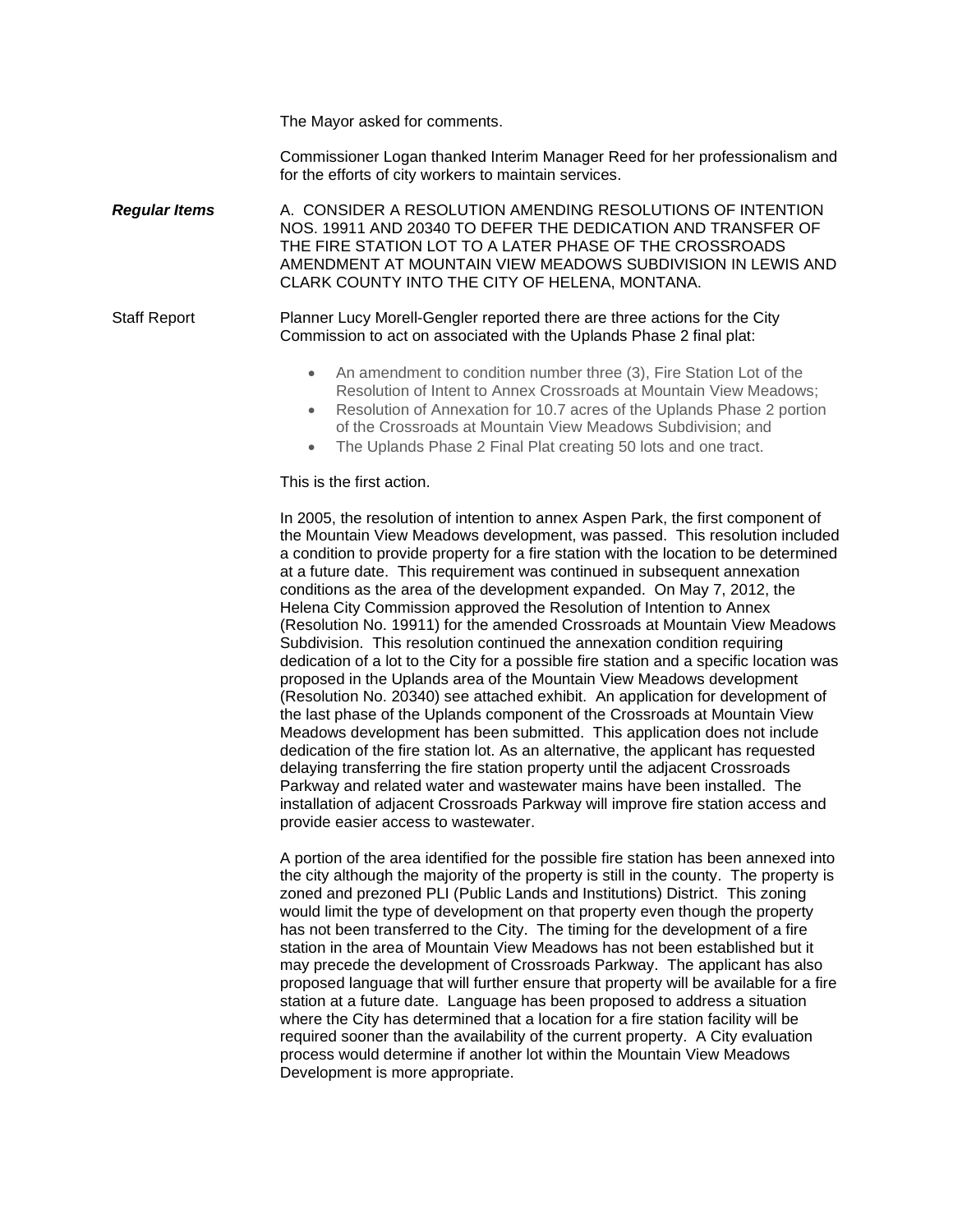If another property within the development is selected for a fire station, then the value of the current fire station property will be applied to the cost of the newly selected fire station property. This language is consistent with the intent of the annexation condition to provide property for future city services to the Mountain View Meadows Development. If the City Commission determines that the annexation condition should not be amended as proposed and the property should be transferred with the current phase, then the Resolution of Annexation and Uplands Phase 2 final plat cannot be approved until the plat is revised.

In 2005, the resolution of intention to annex Aspen Park, the first component of the Mountain View Meadows development, was passed. This resolution included a condition to provide property for a fire station with the location to be determined at a future date. This requirement was continued in subsequent annexation conditions as the area of the development expanded. On May 7, 2012, the Helena City Commission approved the Resolution of Intention to Annex (Resolution No. 19911) for the amended Crossroads at Mountain View Meadows Subdivision. This resolution continued the annexation condition requiring dedication of a lot to the City for a possible fire station and a specific location was proposed in the Uplands area of the Mountain View Meadows development (Resolution No. 20340) see attached exhibit. An application for development of the last phase of the Uplands component of the Crossroads at Mountain View Meadows development has been submitted. This application does not include dedication of the fire station lot. As an alternative, the applicant has requested delaying transferring the fire station property until the adjacent Crossroads Parkway and related water and wastewater mains have been installed. The installation of adjacent Crossroads Parkway will improve fire station access and provide easier access to wastewater.

A portion of the area identified for the possible fire station has been annexed into the city although the majority of the property is still in the county. The property is zoned and prezoned PLI (Public Lands and Institutions) District. This zoning would limit the type of development on that property even though the property has not been transferred to the City. The timing for the development of a fire station in the area of Mountain View Meadows has not been established but it may precede the development of Crossroads Parkway. The applicant has also proposed language that will further ensure that property will be available for a fire station at a future date. Language has been proposed to address a situation where the City has determined that a location for a fire station facility will be required sooner than the availability of the current property. A City evaluation process would determine if another lot within the Mountain View Meadows Development is more appropriate.

If another property within the development is selected for a fire station, then the value of the current fire station property will be applied to the cost of the newly selected fire station property. This language is consistent with the intent of the annexation condition to provide property for future city services to the Mountain View Meadows Development. If the City Commission determines that the annexation condition should not be amended as proposed and the property should be transferred with the current phase, then the Resolution of Annexation and Uplands Phase 2 final plat cannot be approved until the plat is revised.

Staff recommended approval of a resolution amending Resolutions of Intention Nos. 19911 and 20340 to defer the dedication and transfer of the fire station lot to a later phase of the Crossroads Amendment at Mountain View Meadows Subdivision in Lewis and Clark County into the City of Helena, Montana.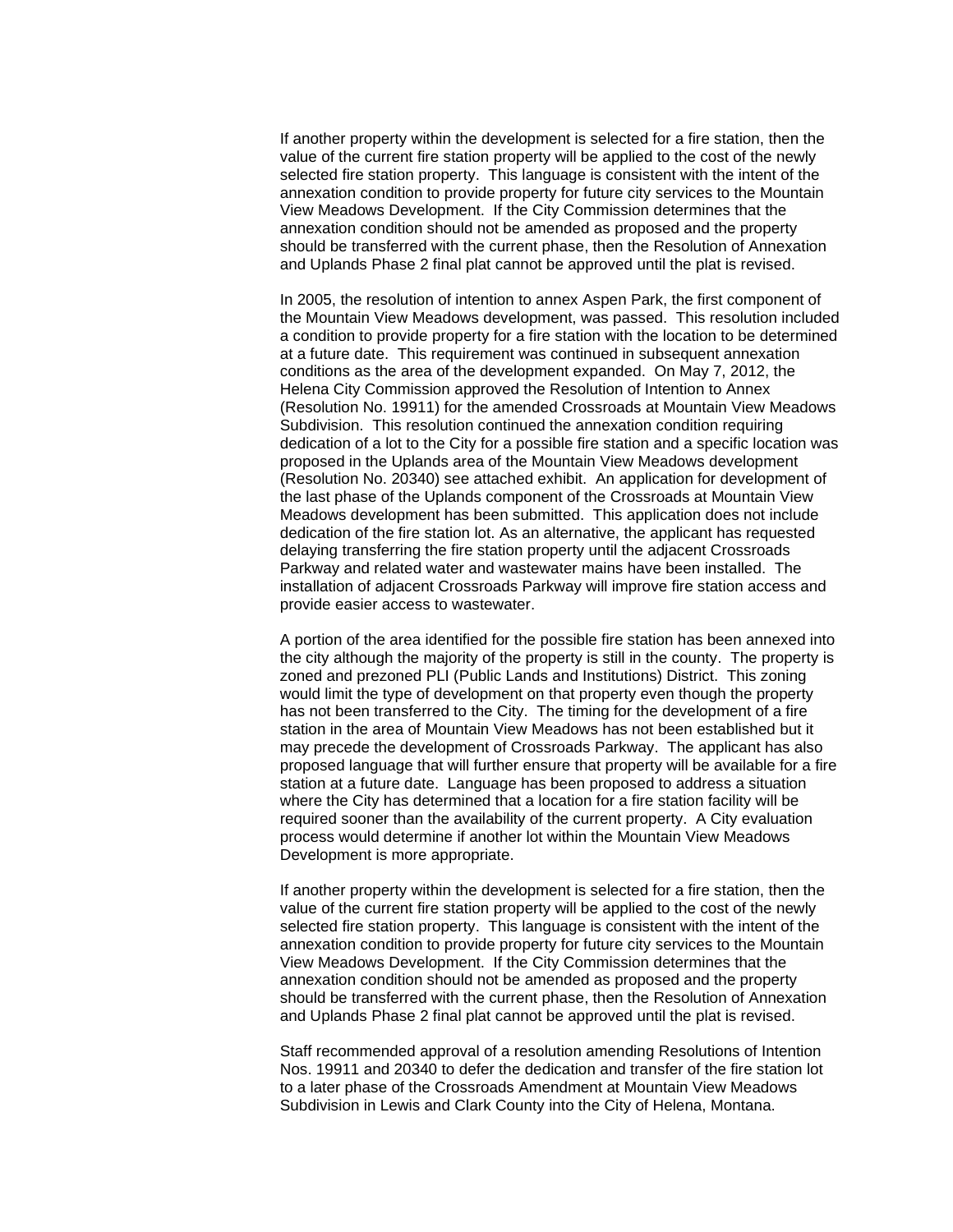| <b>Discussion</b>   | Commissioner Dean noted that an evaluation process will determine if another lot<br>is more suited to build a fire station. She asked what the process would entail<br>and when it would happen? Ms. Morell-Gengler stated that the Helena Fire<br>Department does not need a new station just now, but when the time comes,<br>they will determine if the proposed lot meets their current needs. If not, a<br>different lot will be chosen, and the value of the current lot will be taken into<br>consideration for purchase of the future lot.                                                                                                                                                                                                                                                                                                                                 |
|---------------------|------------------------------------------------------------------------------------------------------------------------------------------------------------------------------------------------------------------------------------------------------------------------------------------------------------------------------------------------------------------------------------------------------------------------------------------------------------------------------------------------------------------------------------------------------------------------------------------------------------------------------------------------------------------------------------------------------------------------------------------------------------------------------------------------------------------------------------------------------------------------------------|
|                     | Mayor Collins asked if a lot will actually be available in the future? Ms. Morell-<br>Gengler said that if a suitable lot in the development is available it will be<br>acquired. If not, the City will work with the community to evaluate the situation.<br>There are no current plans if a lot is not available. She deferred to Helena Fire<br>Chief Wood for more information.                                                                                                                                                                                                                                                                                                                                                                                                                                                                                                |
|                     | Chief Wood said that the current proposed location is not where they want the<br>station built. They have done some basic modeling on response times and it is a<br>good location for current needs. In the future, an independent study will be<br>needed to ensure it's a good location at that time.                                                                                                                                                                                                                                                                                                                                                                                                                                                                                                                                                                            |
|                     | Mayor Collins asked for comments; there were none. He called on Mr. Greg<br>Wirth and Mr. Mark Runkle to speak.                                                                                                                                                                                                                                                                                                                                                                                                                                                                                                                                                                                                                                                                                                                                                                    |
|                     | Greg Wirth, of Stahly Engineering explained that the amended plan was<br>prepared in consultation with the Fire Department. The lot chosen in 2012 is not<br>fully functional at this time, not until the Crossroads Parkway is fully extended.<br>The Fire Department has indicated the need for a larger facility, perhaps to<br>include a training center, and this lot is not large enough. This amendment<br>prevents the City from creating underutilized property and provides more future<br>flexibility.                                                                                                                                                                                                                                                                                                                                                                  |
|                     | Mr. Mark Runkle commented that a fire station near the development would be<br>beneficial, so they have a stake in working with the City later to provide a<br>desirable lot.                                                                                                                                                                                                                                                                                                                                                                                                                                                                                                                                                                                                                                                                                                      |
|                     | Mayor Collins asked for further comments; there were none. The Commission<br>elected to move on to items B and C before entertaining motions.                                                                                                                                                                                                                                                                                                                                                                                                                                                                                                                                                                                                                                                                                                                                      |
|                     | B. CONSIDER A RESOLUTION ANNEXING A PORTION OF THE UPLANDS<br>PHASE 2 OF THE CROSSROADS AT MOUNTAIN VIEW MEADOWS<br>SUBDIVISION IN LEWIS AND CLARK COUNTY INTO THE CITY OF HELENA,<br>MONTANA.                                                                                                                                                                                                                                                                                                                                                                                                                                                                                                                                                                                                                                                                                     |
| <b>Staff Report</b> | City Planner Lucy Morell-Gengler reported The owner of this property, Mark<br>Runkle representing Mountain View Meadows LLC, has requested annexation for<br>approximately 10.7 acres described as Lots 1-4 of Block 8, Lots 4-11 of Block 9,<br>all of Block 10, Lots 2-9 and the south portion of Lot 1 in Block 11, and Lots 9-13<br>of Block 12 as well as all adjacent rights-of-way as shown on the final plat of<br>Uplands Phase 2. On May 7, 2012, the Helena City Commission approved the<br>Resolution of Intention to Annex (Resolution No. 19911) and approved the<br>revised preliminary plat for Crossroads at Mountain View Meadows Subdivision<br>which includes the subject property. Conditions for annexation and final plat<br>were established at this time. Ordinance No. 3232 established R-U (Residential-<br>Urban) District prezoning for the property. |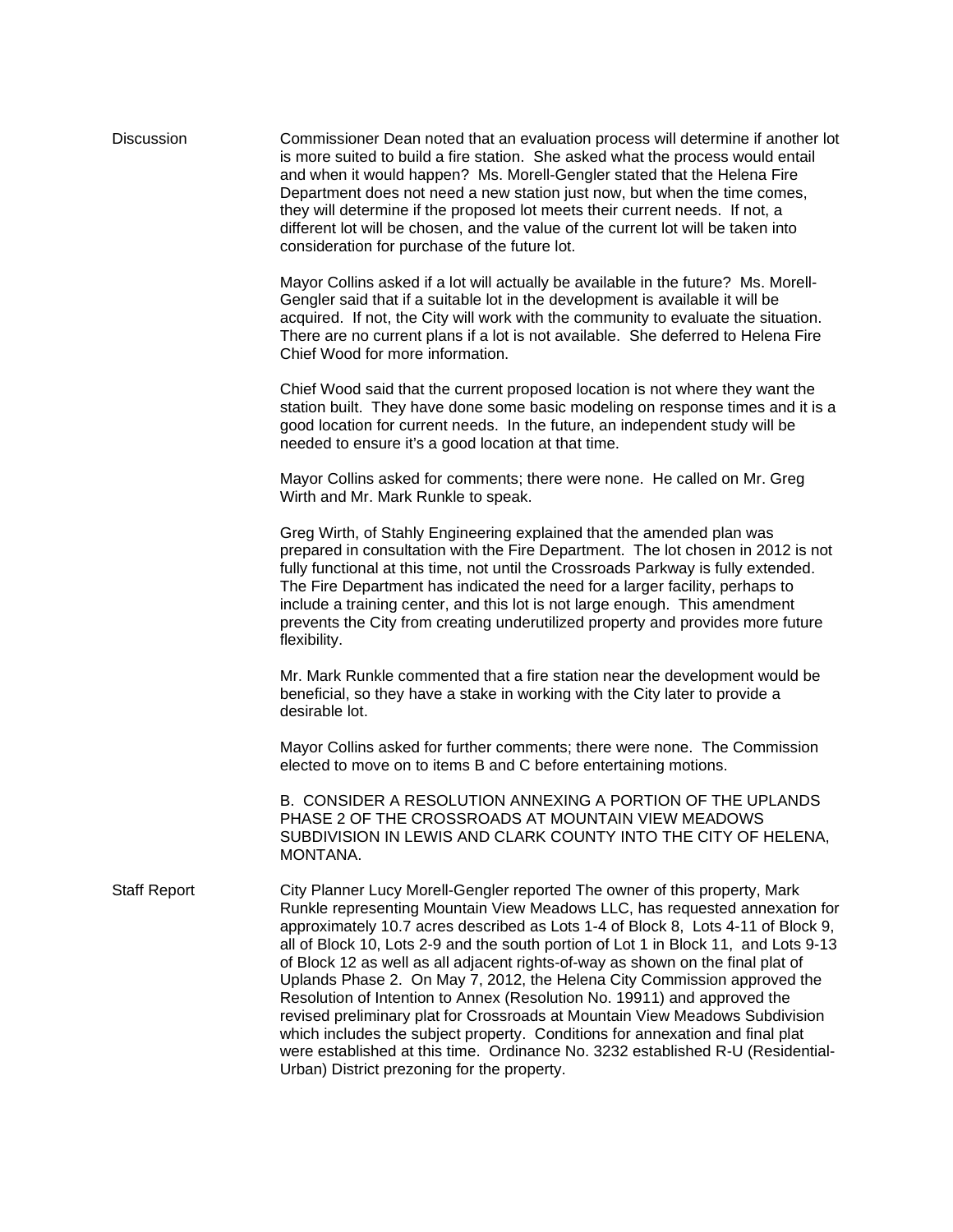Annexation of this property is subject to the conditions stated in Resolution No. 19911 as amended by Resolution No. 20340. The applicant has requested to amend annexation condition number three (3) related to the fire station lot. If the requested change is approved, then the applicant will have completed the annexation conditions associated with this phase of the development. For reference, a list of the annexation conditions and their status is attached to this memo. If this amendment is denied, the annexation conditions will not have been met and the annexation and subdivision final plat requests will not move forward. The applicant is requesting annexation of approximately 10.7 acres to the City of Helena. This proposal is accompanied by a request for final plat approval for proposed Uplands Phase 2 of Crossroads at Mountain View Meadows Subdivision creating 50 lots, one tract and internal rights-of-way. No public hearing is required for these actions. The proposed annexation is adjacent to the city; water and sewer mains, stormwater, and streets have been installed to city standards. Therefore, annexing this property is a logical expansion of the city, an opportunity to promote compatible urban growth, and would be consistent with the Helena Growth Policy. Annexation into the city and development to city densities has the potential to reduce vehicle miles traveled in the Helena area. Staff recommends approval of a resolution annexing a portion of the Uplands Phase 2 of the Crossroads at Mountain View Meadows Subdivision in Lewis And Clark County into the City of Helena, Montana. Discussion Commissioner Dean asked what would be the increased costs to the City, and if there is an estimated tax value to the City for this annexation? Ms. Morell-Gengler said the cost of annexation for this area would be similar to other developments within the city and other annexations. Those costs would be deferred through property taxes and special fees. The actual taxable value of this annexation hasn't been determined yet. Mayor Collins asked for comments from the Commission and the public; there were none. C. [CONSIDER APPROVAL FOR THE FINAL PLAT OF UPLANDS PHASE 2 OF](https://helena.novusagenda.com/agendapublic/CoverSheet.aspx?ItemID=4361&MeetingID=298)  [CROSSROADS AT MOUNTAIN VIEW MEADOWS SUBDIVISION CREATING](https://helena.novusagenda.com/agendapublic/CoverSheet.aspx?ItemID=4361&MeetingID=298)  [50 LOTS, ONE TRACT, AND STREET RIGHT-OF-WAY, AND TO ACCEPT THE](https://helena.novusagenda.com/agendapublic/CoverSheet.aspx?ItemID=4361&MeetingID=298)  [DEDICATION TO THE CITY OF THE PROPERTY AND PUBLIC](https://helena.novusagenda.com/agendapublic/CoverSheet.aspx?ItemID=4361&MeetingID=298)  [IMPROVEMENTS SO DESIGNATED THEREON FOR PROPERTY LEGALLY](https://helena.novusagenda.com/agendapublic/CoverSheet.aspx?ItemID=4361&MeetingID=298)  [DESCRIBED AS TRACT 1-A-2 AND TRACT C-2-A-1-A-1-A-1-A-1-A OF](https://helena.novusagenda.com/agendapublic/CoverSheet.aspx?ItemID=4361&MeetingID=298)  [SUBDIVISION \(SUB\) #3305702, GENERALLY LOCATED SOUTH OF ALICE](https://helena.novusagenda.com/agendapublic/CoverSheet.aspx?ItemID=4361&MeetingID=298)  [STREET AND JEANNETTE RANKIN DRIVE, IN THE CITY OF HELENA,](https://helena.novusagenda.com/agendapublic/CoverSheet.aspx?ItemID=4361&MeetingID=298)  [MONTANA.](https://helena.novusagenda.com/agendapublic/CoverSheet.aspx?ItemID=4361&MeetingID=298) City Planner Lucy Morell-Gengler reported the applicant is requesting approval of a major subdivision final plat creating 37 lots zoned R-U (Residential Urban) District, and 13 lots zoned R-4 (Residential Office) District. The plat also bisects Tract 1-A-2 SUB # 3305702 creating Tract 1-A-2-A zoned R-2 (Residential) and PLI (Public Lands and Institutions) Districts which are intended for open space and a future fire station lot. The proposal includes simultaneous annexation of approximately 10.7 acres. This plat includes the dedication of right-of-way for Titus, Rian, and Donna Streets, and portions of Summer Crossing Avenue and Upland Avenue. A temporary secondary emergency access is proposed which

will be eliminated when the street network is installed with future phases.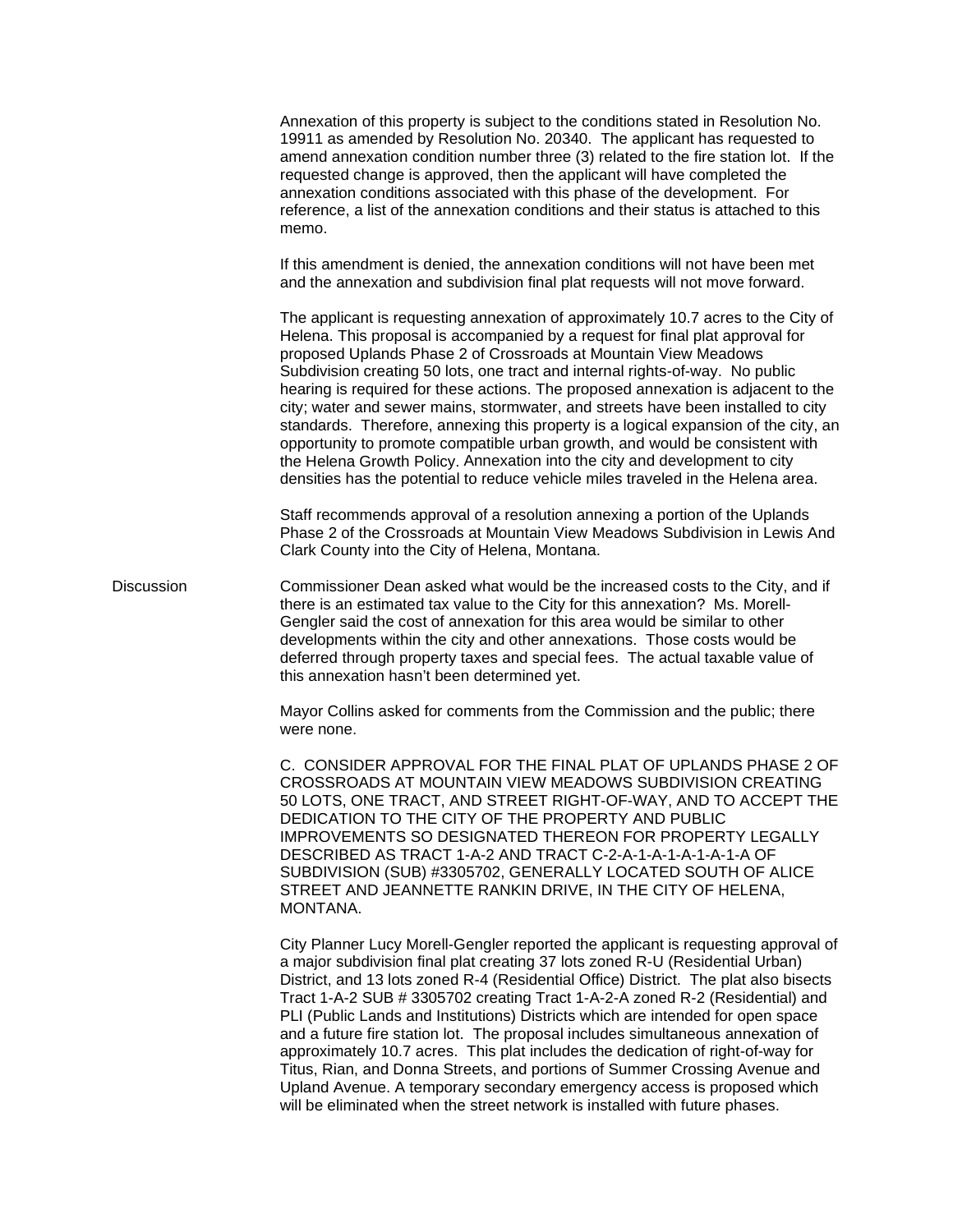The applicant is requesting approval of a major subdivision final plat creating 37 lots zoned R-U (Residential Urban) District, and 13 lots zoned R-4 (Residential Office) District. The plat also bisects Tract 1-A-2 SUB # 3305702 creating Tract 1-A-2-A zoned R-2 (Residential) and PLI (Public Lands and Institutions) Districts which are intended for open space and a future fire station lot. The proposal includes simultaneous annexation of approximately 10.7 acres. This plat includes the dedication of right-of-way for Titus, Rian, and Donna Streets, and portions of Summer Crossing Avenue and Upland Avenue. A temporary secondary emergency access is proposed which will be eliminated when the street network is installed with future phases.

Platting these 50 lots and one tract will result in a remainder tract (parcels over 160 acres) exempt from subdivision review per MCA 76-3-104 that will continue to be outside the city in Lewis and Clark County.

The proposed final plat includes several changes from the approved preliminary plat (attached). These changes were evaluated based on Section 12-2-14, Material Changes, of the City's subdivision regulations in effect when the preliminary plat was approved per 76-3-603(9)(a) MCA and are not considered material. The final plat requires 1.187 acres of parkland dedication. The four open space lots totaling 1.067 acres are to be owned and maintained by the Homeowners Association (HOA) and are intended to meet a portion of the parkland dedication requirement per MCA 76-3-621(6). The applicant is proposing to deduct the balance amount of parkland required, .120 acres, from the 1.296 acres of excess parkland that has been dedicated to the City with previous phases of the Crossroads at Mountain View Meadows development leaving 1.296 acres of parkland that has already been dedicated to the City to be used for future phases of the Crossroads development.

Water and wastewater mains have been installed in adjacent streets or in easements to the city; a stormwater easement is proposed for the conveyance of stormwater to a regional pond. The applicant is proposing a financial guarantee for the outstanding improvements. A lighting district will be established after the final plat is filed to accommodate streetlights for the subdivision. The parameters of that lighting district will be established at that time.

The approval of the preliminary plat was subject to the conditions stated in the Findings of Fact which have been completed for this phase. For reference, a list of the original subdivision conditions and their status is addressed in the Conditions of Approval letter.

On May 7, 2012, the Helena City Commission gave conditional preliminary plat approval for the Crossroads Amendment at Mountain View Meadows Subdivision and an extension to that preliminary plat approval was granted in 2015 and 2018. The applicant has met the conditions of approval. The applicant is now requesting approval of the final plat for Uplands Phase 2 of Crossroads at Mountain View Meadows Subdivision.

Approving the final plat would allow the sale of the lots and would encourage the development of property in this area with city services including municipal water and wastewater. Approving the final plat allows development to city densities in accordance with the City Growth Policy which has the potential to reduce vehicle miles traveled in the Helena area.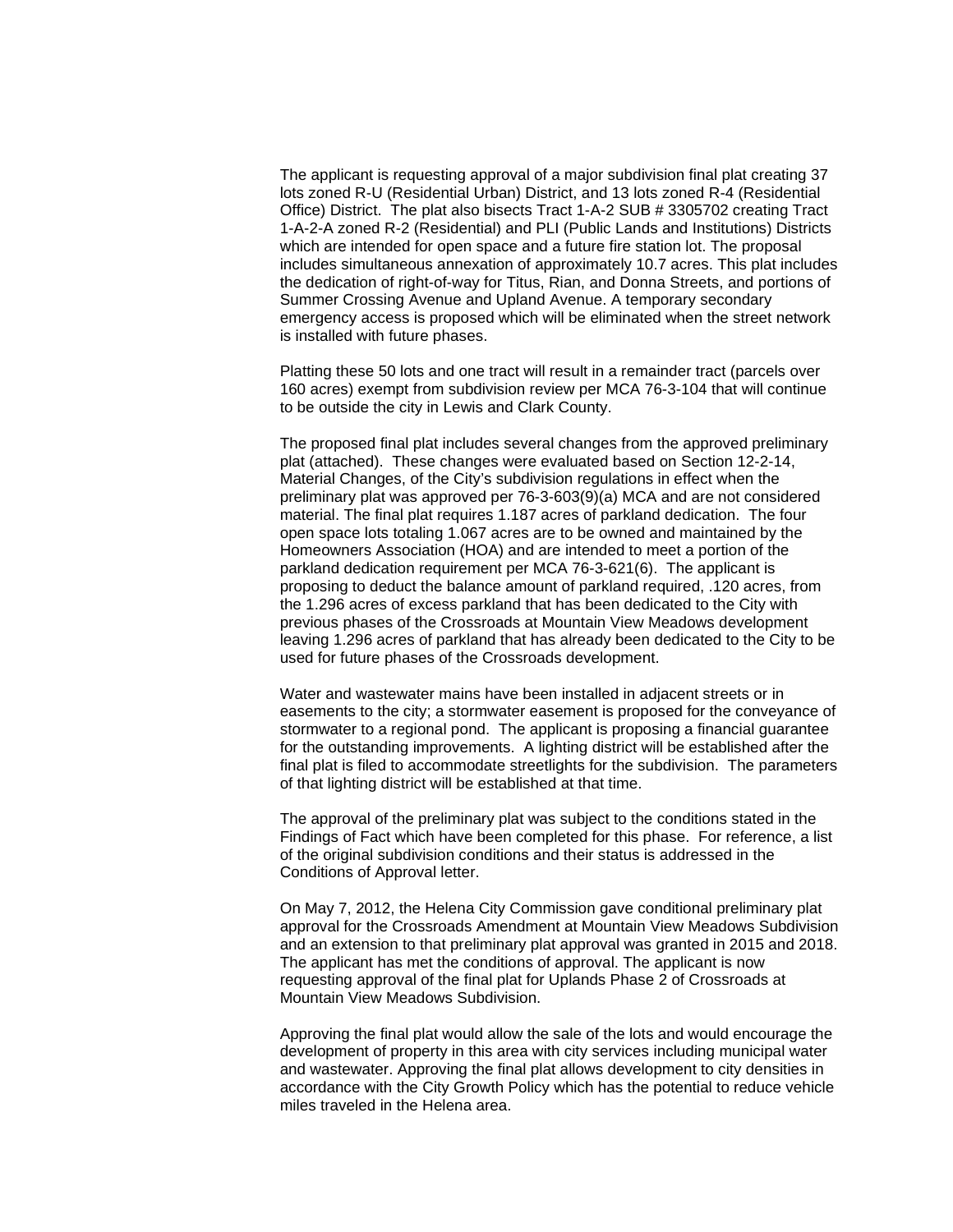Staff recommends approval of the final plat for Uplands Phase 2 of Crossroads at Mountain View Meadows Subdivision creating 50 lots, one tract, and street rightof-way and to accept the dedication to the City of the property and public improvements so designated thereon for property legally described as Tract 1-A-2 and Tract C-2-A-1-A-1-A-1-A-1-A of Subdivision (SUB) # 3305702, generally located south of Alice Street and Jeannette Rankin Drive, in the City of Helena, Montana.

Discussion Commissioner Dean asked for more information about the referenced tract. Ms. Morell-Gengler explained that this area is part of a preliminary plat to be annexed later.

> Commissioner Dean noted that the information packet they were given indicates that the developer would prefer that the HOA be responsible for maintaining easements and maintenance, and that some uses for other than public use may be requested. She asked for further information regarding how those processes would work. Ms. Morell-Gengler explained that the HOA would only be responsible for installing and maintaining one easement to park land because the city did not want to install and maintain a trail within an easement; there would be other access points for which the city would be responsible. As to Ms. Dean's second question, the preliminary plat review determined areas designated as open space; if the desired use changes significantly the Commission would be tasked with deciding if the change would have any impact on the criteria that was agreed upon on the creation of the subdivision, and any material change to the plat. They would have to approve an amended plat.

Mayor Collins asked for comments.

Mr. Wirth thanked Ms. Morell-Gengler and the City Fire and Public Works departments. He gave the following summary: the subdivision will create 50 single family lots and condominiums. The original plat included 19 conditions, all of which have been satisfied. Open space in the Uplands Phase 2 will be managed by an HOA. There has been interim acceptance on underground utilities, gutters have been installed, and the financially guaranteed asphalt will be installed in the spring. Rudimentary calculations indicate that the taxable value of each lot will be around \$3,000 per year. The project is creating jobs and building much-needed workforce housing for Helena. There has been a lot of interest in the project and many lots are under contract or construction has already begun.

Mayor Collins called on Mr. Runkle.

Mr. Runkle thanked the city staff, and particularly noted the good work done by Community Development Director Sharon Haugen and Ms. Morell-Gengler.

Mayor Collins thanked Mr. Runkle and asked for further comments; there were none. He said he would entertain a motion on items A-C at this time.

*Motion* **<b>Commissioner Logan moved to approve agenda item A.** The motion was seconded by Commissioner Dean. A roll call vote was taken: Commissioner Haladay voted aye, Commissioner Dean voted aye, Commissioner Logan voted aye, Commissioner O'Loughlin voted aye, and Mayor Collins voted aye. The motion carried 5-0.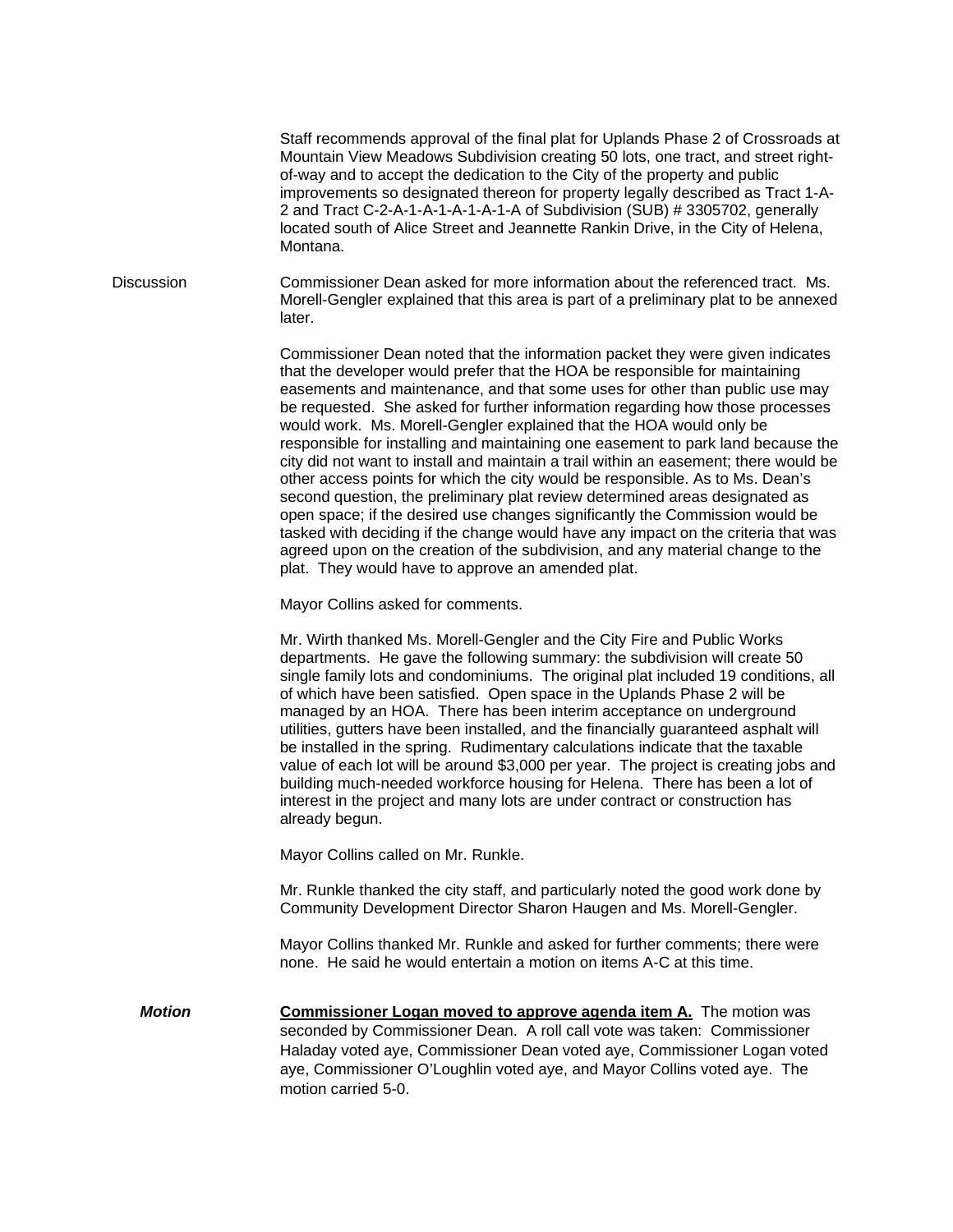*Motion* **Commissioner Haladay moved to approve agenda item B.** The motion was seconded by Commissioner O'Loughlin. A roll call was taken: Commissioner Haladay voted aye, Commissioner Dean voted aye, Commissioner Logan voted aye, Commissioner O'Loughlin voted aye, and Mayor Collins voted aye. The motion carried 5-0. *Motion* **Commissioner O'Loughlin moved to approve agenda item C.** The motion was seconded by Commissioner Logan. A roll call vote was taken: Commissioner Haladay voted aye, Commissioner Dean voted aye, Commissioner Logan voted aye, Commissioner O'Loughlin voted aye, and Mayor Collins voted aye. The motion carried 5-0. Mayor Collins requested they move on to item D. D. [CONSIDER A RESOLUTION AMENDING RESOLUTION NO. 20595](https://helena.novusagenda.com/agendapublic/CoverSheet.aspx?ItemID=4590&MeetingID=298)  [DECLARING A STATE OF LOCAL DISASTER EMERGENCY TO RESCIND](https://helena.novusagenda.com/agendapublic/CoverSheet.aspx?ItemID=4590&MeetingID=298)  [THE CANCELLATION OF CITY COMMISSION ADMINISTRATIVE MEETINGS.](https://helena.novusagenda.com/agendapublic/CoverSheet.aspx?ItemID=4590&MeetingID=298) Staff Report City Attorney Jodoin noted that Mayor Collins declared a local state of emergency due to the COVID-19 crisis on March 16, 2020. One week later the City Commission passed a resolution that continued that resolution indefinitely. Section 5 of that resolution cancelled City Commission administrative meetings. The City now has a video-conferencing system that allows for public participation; this resolution will amend the previous resolution by striking out language that cancelled administrative meetings with the goal of beginning them again on April 15, 2020. Mayor Collins asked for comments; there were none. *Motion* **Commissioner Dean moved to approve agenda item D.** Commissioner Haladay seconded the motion. A roll call vote was taken: Commissioner Haladay voted aye, Commissioner Dean voted aye, Commissioner Logan voted aye, Commissioner O'Loughlin voted aye, and Mayor Collins voted aye. The motion carried 5-0. *Public Communications* Mayor Collins asked for public comment. Sandy Holland (1307 Warehouse Ave.) asked if the city parks are not closed, why is there caution tape and closure signs on hers? Why does the City want family businesses to remain closed while opening the city-managed (Bill Roberts) golf course? Mayor Collins requested that Parks, Recreation, and Open Lands Director Pinozzo reply to Ms. Holland privately.

> Brian Miller (563 3rd St.) said that it would behoove the City to do research on countries that have and have not responded well during the COVID-19 crisis, especially since this country has never experienced a pandemic. He expressed